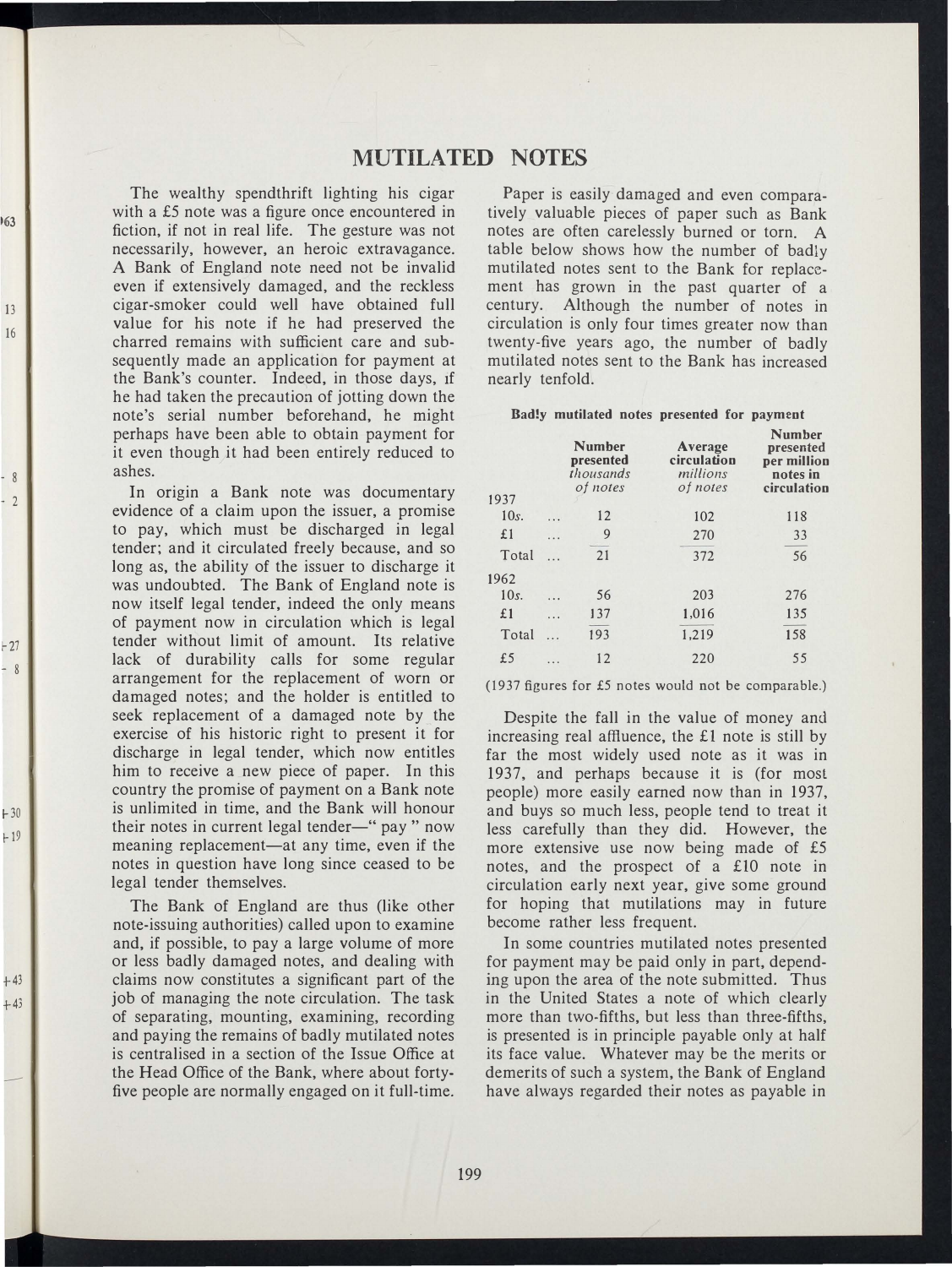full or (if the fragments submitted do not satisfy minimum requirements) not at all.

The procedure for dealing with claims for the payment of mutilated notes is not governed by specific legislation but has evolved with the Bank's experience of the task of satisfying all legitimate claims and at the same time seeking to ensure-in the interest of the public pursethat claims are not met more than once in respect of any one note. Before 1928 claims were easier to handle, for the Bank notes then issued were all of the old black and white type (some of which continued to be issued up to 1957). The serial numbers of these notes were recorded in registers<sup> $(a)$ </sup> with their individual dates of issue and eventual payment; these registers (which were expensive to maintain and impracticable except for notes issued in modest numbers) made it virtually impossible for any note to be paid twice over. So long as the serial number could be given, applications for the payment of such notes could be met even if they had been completely destroyed, lost or stolen. When the note itself, or the major part of it, could not be produced (and there was thus a possibility of its being presented by someone else) payment was commonly made only after a period of years and subject to an undertaking given by the applicant, and joined in by a bank or an insurance company, indemnifying the Bank of England against loss if the note were later presented.

When the Bank began to issue their £1 and lOs. notes in 1928, registers were not used, and indeed they are now maintained only in respect of those old black and white notes of £10 and higher values which are still outstanding. In the absence of a register it is not possible for the Bank to be effectively indemnified against the presentation of notes already paid for the benefit of a previous applicant; indemnities are, therefore, no longer taken, and the Bank now pay mutilated notes only where reasonably satisfied that there is no possibility of the same note being paid twice.

The procedure for dealing with mutilated notes depends on whether they are slightly or badly damaged. Slightly mutilated notes can be exchanged by members of the public at banks and post offices and are then sent to the appropriate bank or post office collecting centre and subsequently paid by the Bank of England without special formality. To qualify for payment in this way a note must under present practice consist of more than half the original area and contain the "promise to pay" with at least one-third of the signature and rather more than one complete number (which appears in two places on each note). The number of slightly mutilated notes paid each year is in the region of five million.

Mutilated notes which do not satisfy these requirements (and all mutilated notes of the black and white type) must be submitted to the Bank of England accompanied by a form completed by the applicant, giving details of the notes involved in the claim, the circumstances in which they were damaged, and the names and addresses of any witness to an accident and of a person who can vouch for the applicant's good faith. Applications may be submitted either through a bank, which will provide the necessary form, or direct to the Bank of England by registered post, in which case the appropriate form is obtainable from post offices. Successful claims are paid either by credit to the applicant's bank or through a post office.

In adjudicating these claims the Bank make immediate payment if the mutilated note contains all the essential parts. On the other hand, if the missing parts would be exchangeable on sight at a bank or post office and it is not certain that such parts have been destroyed, payment is refused. Between these two extremes are many cases which must be judged on their merits in the light of past experience, and a decision may depend upon such factors as the condition of the fragments available, the evidence of destruction, the possibility of identifying the notes, the consistency of the account of the damage with the state of the fragments, the support of witnesses and, in cases involving more than one note, the condition of the others. Payment may be made forthwith or, if the possibility of a second claim cannot be ruled out, may be deferred for up to a year to allow time for such a claim to appear. Sometimes complementary parts of the same note are presented by different persons and each may appear to have a claim of equal merit; in such cases each applicant is

<sup>(</sup>a) The detailed register of £5 notes was discontinued in 1956.